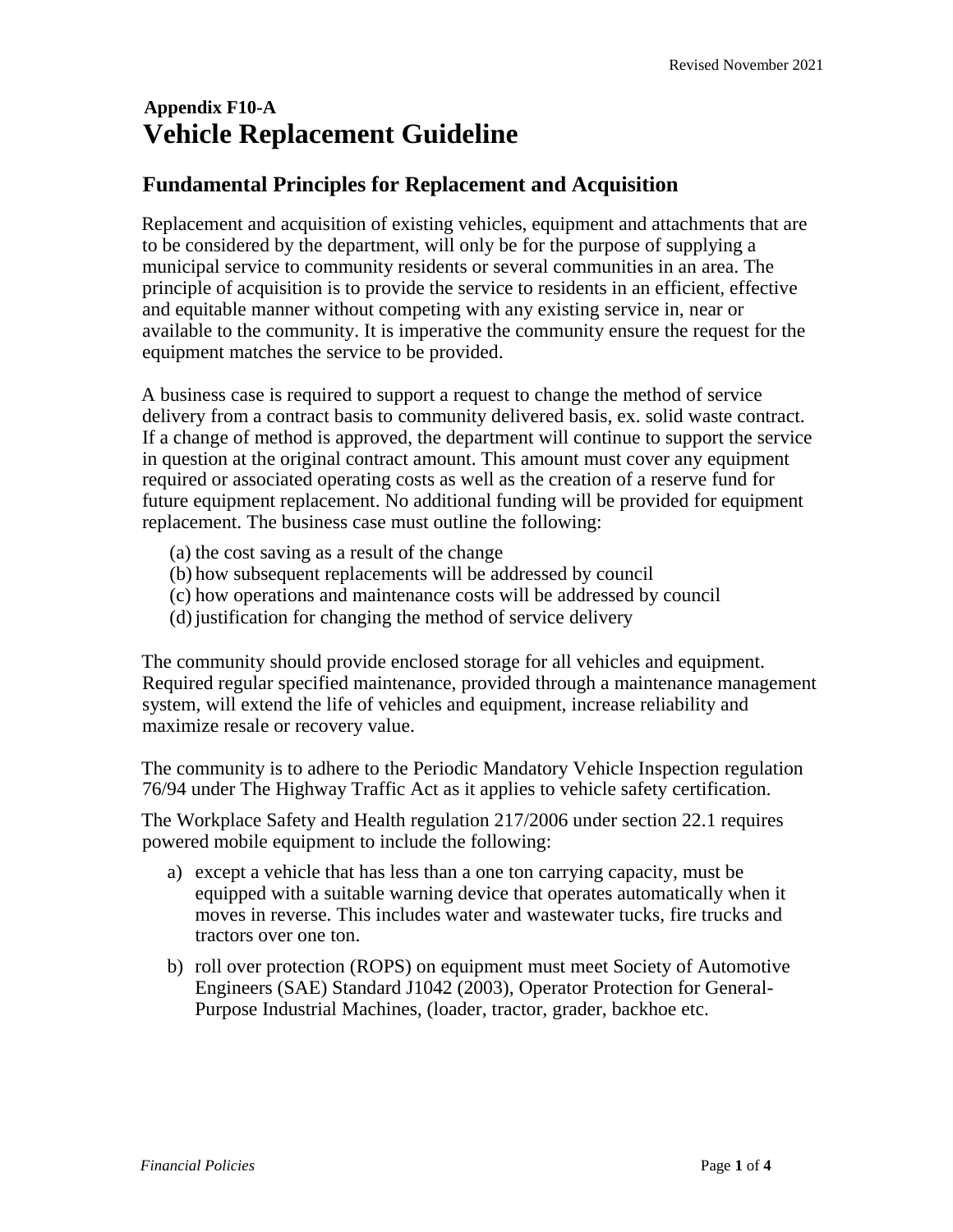# **Definitions**

For ease of understanding the following definitions have been provided:

| <b>Vehicle Type:</b>             | <b>Includes:</b>                                            |
|----------------------------------|-------------------------------------------------------------|
| light-duty gross vehicle weight  | 1/2 and 3/4 ton pickup trucks including                     |
| (GVW) 6,000 - 9,200 pounds (lbs) | three and six passenger general service                     |
| 150/1500-250/2500 series         | mainly used to transport personnel/light                    |
|                                  | maintenance equipment                                       |
| medium-duty GVW 9,200 - 27,000   | chassis over 3/4 ton capacity, but less than a<br>$\bullet$ |
| lbs 350/3500 - 650/6500 series   | three ton used to provide a service such as                 |
|                                  | solid waste pickup and, in some cases,                      |
|                                  | water delivery, except wastewater pumpout                   |
|                                  | vehicles                                                    |
| heavy-duty GVW 28,000 lbs and    | chassis over three ton including wastewater<br>$\bullet$    |
| up 570/7500 - 850/8500 series    | pumpout trucks and water delivery trucks                    |
| farm type utility/ice cleaning   | under 86 horse power (net) that provide<br>$\bullet$        |
| equipment                        | light-duty service to communities,                          |
|                                  | including tractors with loader or backhoe                   |
|                                  | attachments and ice cleaning equipment                      |
|                                  | used in arenas                                              |
| fire and emergency               | used primarily for attending and<br>$\bullet$               |
|                                  | suppressing any type of fire or emergency                   |
|                                  | situation, ex. rapid response, standard and                 |
|                                  | enclosed cab over trucks, converted water                   |
|                                  | tankers, pull-type trailers with tank and                   |
|                                  | pump (ex. Wajax trailers)                                   |
| community safety officer         | sport utility vehicles fitted with a policing<br>$\bullet$  |
|                                  | package (siren, front/rear partition and                    |
|                                  | decals) used for day to day operations                      |
| equipment attachments            | three-point hitch equipment, front-end<br>$\bullet$         |
|                                  | loader attachments, backhoe attachments,                    |
|                                  | sickle bar and rotary mowers, front                         |
|                                  | mounted truck grader blades, wastewater                     |
|                                  | vacuum pumps, box and hoists (ex. solid                     |
|                                  | waste), tanks and pumps (water and                          |
|                                  | wastewater trucks)                                          |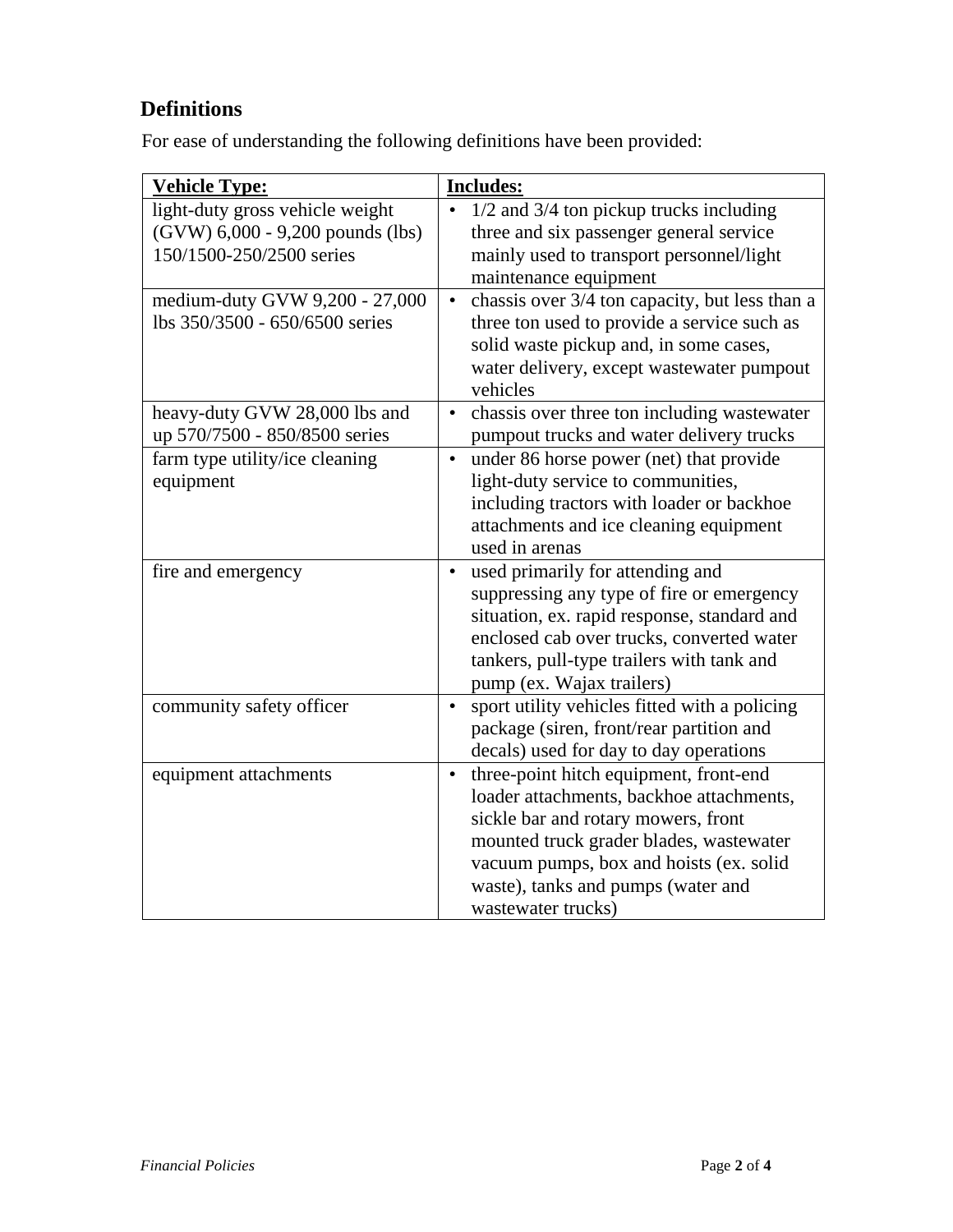# **Recommended Life and Special Conditions**

### **Replacement Period**

### **Light-duty 5 to 8 years or 150,000 kilometers**

(a) For funding purposes, the maximum replacement cost is \$32,000 over 8 years or \$4,000 per year.

#### **Medium-duty 10 to 12 years or 200,000 kilometers**

- (a) For funding purposes, the maximum replacement cost is \$40,000 over 12 years or \$3,333 per year.
- (b) For any vehicle equipped with a box and hoist, tanks or pumps **the replacement must be for cab and chassis only,** providing the attachments are in an acceptable condition and box and hoist are transferred to newer unit. The cost associated with the transfer of attachments may be submitted to the department.

#### **Heavy-duty (water and/or wastewater) 7 to 10 years or 250,000 kilometers**

- (a) For funding purposes, the maximum replacement cost is:
	- water \$84,000 over 10 years or \$8,400 per year
	- wastewater \$80,000 over 10 years or \$8,000 per year
- (b) Every three years, the tank must be stress tested and pump completely overhauled or replaced. The cost associated with the tank testing and pump overhaul or replacement can be submitted by the community for reimbursement. Depending on availability of funds the department may reimburse.

#### **Farm type utility/ice cleaning equipment 20 years or 10,000 hours**

- (a) For funding purposes, the maximum replacement cost is:
	- tractor  $$93,000$  over 20 years or  $$4,650$  per year
	- ice-resurfacer \$55,000 over 20 years or \$2,750 per year

### **Fire and emergency 25 years or more**

- (a) Replacement is provided by the department through the capital program based on the following response groups and will be reviewed by the department on a case by case basis:
	- public education and fire prevention no truck provided
	- defensive fire standard size truck
	- $\bullet$  offensive fire standard size or cab over truck

#### **Community safety officer 5 year lease**

(a) Vehicles will be provided based on standards recommended by the RCMP.